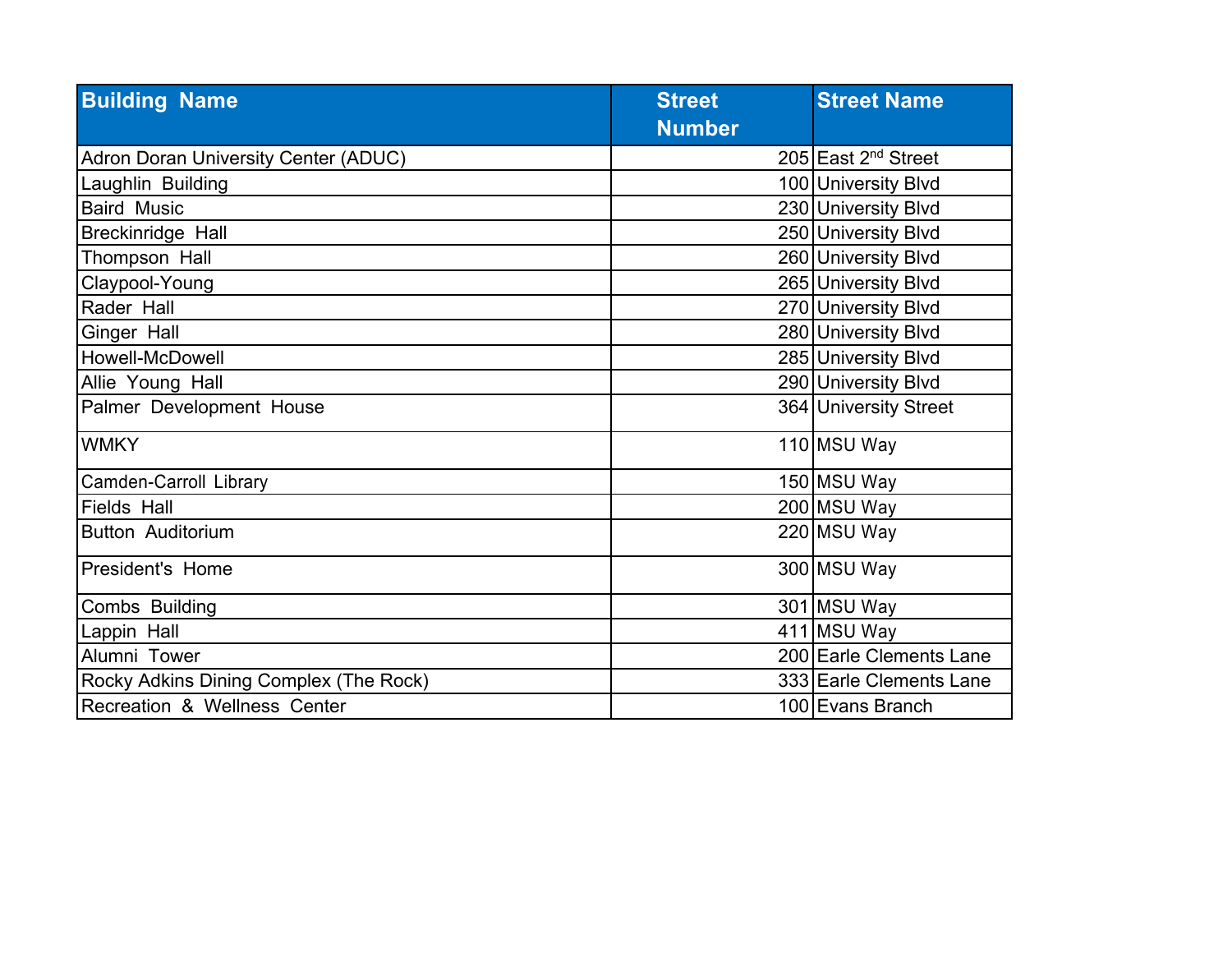| Eagle Lake Apartments             | 200 Evans Branch      |
|-----------------------------------|-----------------------|
| Normal Hall                       | 100 AB Chandler Place |
| Andrews Hall                      | 150 AB Chandler Place |
| Cooper Hall                       | 275 AB Chandler Place |
| <b>Tracking Station</b>           | 100 Satellite Drive   |
| Nunn Hall                         | 200 Satellite Drive   |
| West Mignon Hall                  | 101 Page Drive        |
| Mignon Hall                       | 150 Page Drive        |
| Mignon Tower                      | 175 Page Drive        |
| East Mignon Hall                  | 200 Page Drive        |
| Mays Hall                         | 125 Vaughan Drive     |
| <b>Cartmell Hall</b>              | 150 Vaughan Drive     |
| Academic Athletic Center (AAC)    | 111 Playforth Place   |
| Jayne Stadium                     | 150 Playforth Place   |
| Eagle Center                      | 201 Playforth Place   |
| Sonny Allen Field                 | 230 Playforth Place   |
| Softball Field                    | 301 Playforth Place   |
| Kentucky Folk Art Center          | 102 West First Street |
| <b>Enrollment Services Center</b> | 124 Third Street      |
| 3rd Street Eats                   | 134 Third Street      |
| Lloyd Cassity Building            | 141 Third Street      |
| B.F. Reed Hall                    | 151 Fourth Street     |
| <b>Enrollment Services</b>        | 120 Normal Avenue     |